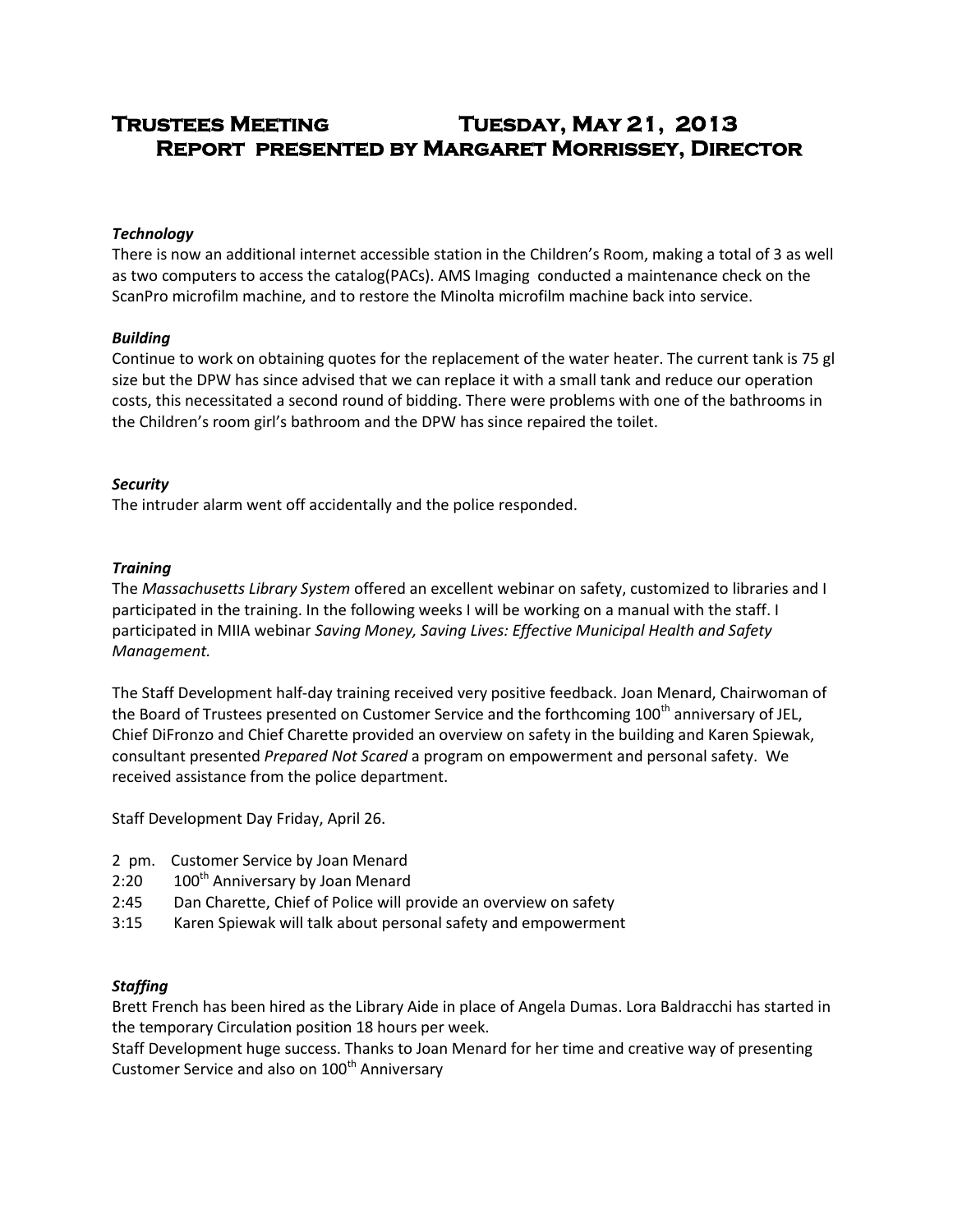## *Children's Department*

Children's staff had a table at the *Community Baby Shower.* The attendance figures for the *Community Baby Shower* were lower than in previous years but the event was still well attended, reaching 43 pregnant mothers. This was an opportunity for the library to promote its services and programs. I assisted by taking photographs and they were featured in the *Southbridge Evening News*. Lego Club is flourishing and the participants are becoming more self reliant which is how we had envisaged this program operating.

## *Programs*

The Poetry-In-The-Round program presented by three published poets was well received and was offered as part of our celebration of *National Poetry Month*. Michelle Garcia co-presented a special Pajama Story Time to celebrate *El día de los niños/El día de los libros*, reading many stories as well as some songs too. For all the Star Wars fans in the community we were pleased to present a program on Saturday morning underwritten by Tom and Gretchen Whitcomb. There was a significantly small attendance which was disappointing as the presenter Peter Struzziero.

## *Outreach*

I attended *Somos Latinos* at Trinity Catholic Academy – a presentation from the *ASPIRA Youth Services* . The Children's Librarian participated in the PTA's Reach Out and Read. Staff is working with the schools on obtaining the recommended books on the summer reading list. We had a good response from the public schools and are waiting on Bay Path and Trinity Catholic Academy. I participated in an interview with Harrington Hospital. The Disability Commission held the May meeting at JEL to discuss and demonstrate a device known as a quad joy. The big Digital Public Library of America (dp.la) was launched on April 18.

## *Meetings*

The area library directors met to discuss matters of mutual interest. I attended the Master Planning Education Round Table. I also attended the Master Planning Neighborhood Round Table. Adult Service Librarian and I met with a representative from BiblioLabs to review some innovative developments in digital libraries. I attended 7th Annual Digital Commonwealth conference in Danvers and participated as a member of the conference committee.

#### *Meeting Rooms*

Increasingly we are being asked to use the meeting rooms for non-traditional purposes.

## *FOJEL*

The memorial gifts in memory of Robert B Muenzberg, former Trustee and Chairman of the Board have just exceeded \$2,000. The Friends of Jacob Edwards Library has generously donated a basket of books, valued at \$75.

## *Literacy Volunteers*

The Ad Agency smith and jones presented their overview of the new website that is in process for LVS and as a board member I was asked to comment.

# *100th Anniversary of JEL*

The staff is facilitating the research of the history of the library. Eamon and Alan Earls were very impressed with the Scanpro microfilm machine, as it provides so much functionality and will assist their research tremenduously.